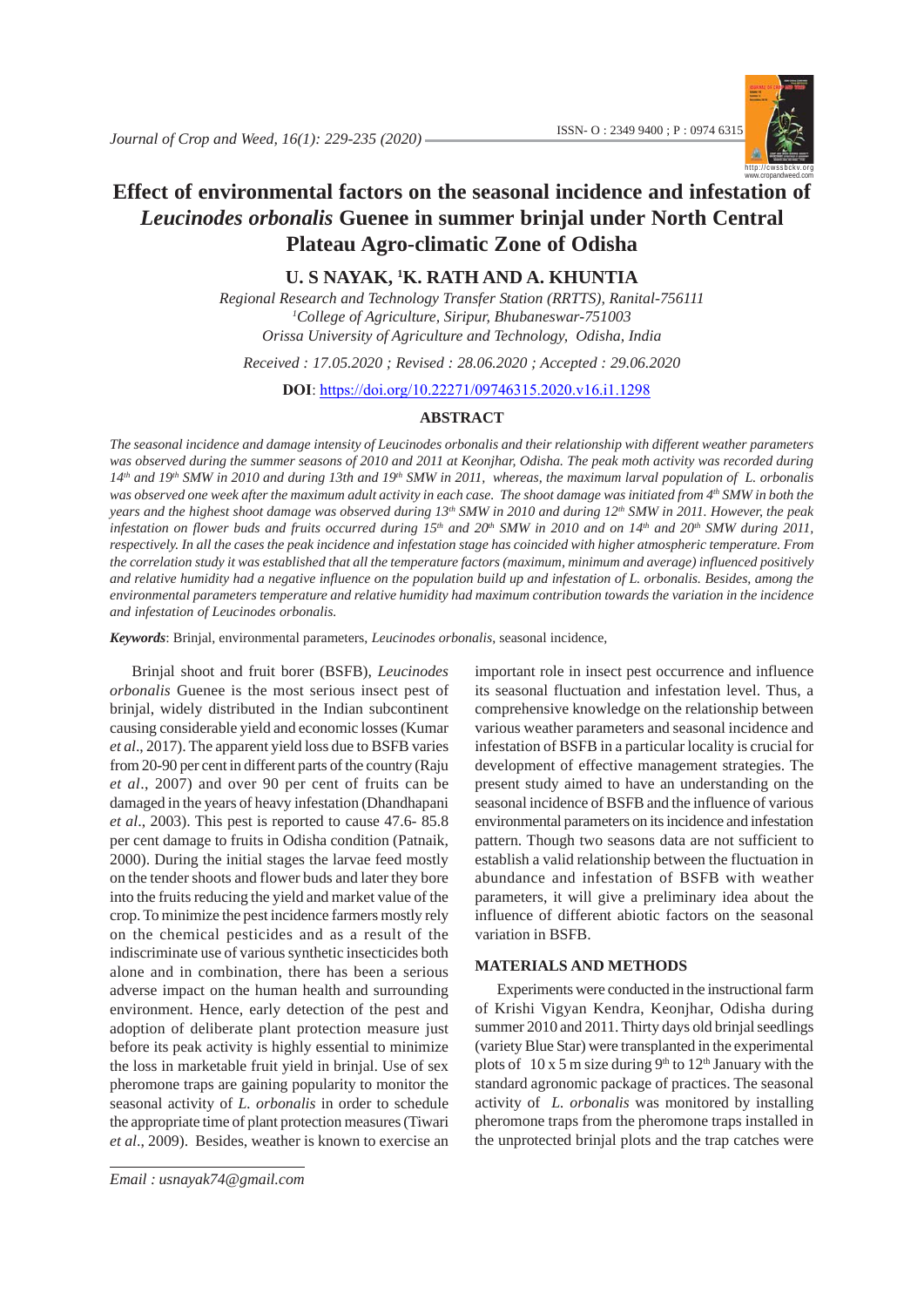recorded as number of male moths per trap per week. In each plot five numbers of funnel traps were installed at a distance of 5 m with the lure position just above the crop canopy. Week wise larval population from shoot, flower bud and fruit was recorded as average number of larvae/ plant/week from 10 randomly selected plants from the initiation of damage and expressed as larval intensity. Besides, per cent infestation of shoots, flower buds and fruits were recorded from 10 randomly selected plants in weekly interval. The environmental factors like maximum temperature, minimum temperature, relative humidity (morning and evening) and rainfall were recorded from the automated weather station, Regional Research and Technology Transfer Station, Keonjhar located 50 m away from the experimental site during the crop growth period to study the impact of different weather variables on the incidence and damage of BSFB. The weather variables were subjected to multiple correlation analysis with the trap catch, larval intensity, shoot damage, flower bud damage and fruit damage to study their relationship whereas, regression analysis was taken up to determine the contribution of each weather parameter on the seasonal activity and damage. In all the cases of analysis, the weather variables prevailed during the previous standard week were correlated and regressed with the population and damage level recorded in the succeeding week.

#### **RESULTS AND DISCUSSION**

# *Seasonal fluctuation in abundance and infestation of BSFB*

The seasonal activity of *L. orbonalis* in terms of adult moth population trapped in the pheromone traps, the corresponding larval population in terms of larval intensity, infestation expressed as shoot damage, flower bud damage and fruit damage in different standard weeks have been studied and presented in Table 1 and Fig. 1 and 2. It was observed that the adult moth first appeared during  $3<sup>rd</sup>$  SMW ( $3<sup>rd</sup>$  week of January) in both the years and the pest attained the first peak in  $14<sup>th</sup>$  SMW (first week of April) during 2010 with 9.6 male adults insects/ trap/week. In 2011, the same was observed in 13<sup>th</sup> SMW (last week of March) with 9.2 male adults/trap/week. Thereafter the trap catch showed a gradual declining trend and then again attained the second peak during  $19<sup>th</sup>$  SMW ( $2<sup>nd</sup>$  week May) with 9.2 and 9.0 male adults/ trap/week in both the years of study, respectively. Samal (2008) also reported that under Bhubaneswar condition, the pheromone trap catches showed two distinct peaks i.e. on 15<sup>th</sup> SMW (9.5 adults/trap/week) and on 19<sup>th</sup> SMW (10.7 male adults/trap/week) and therefore, the present finding lie in close conformity with the above findings. However, the peak larval intensity was recorded one week after the peak adult trap catch in both the years of experiment.

The infestation of BSFB on brinjal shoot started from 4th SMW (4th week of January) *i.e*. 18 DAT during both 2010 and 2011 and continued up to the end of the crop period. Highest shoot damage to the tune of 43.35 % was observed during 13<sup>th</sup> SMW in 2010 and to the extent of 41.64 per cent shoot damage during  $12<sup>th</sup>$  SMW in 2011. The flower buds infestation was noticed for the first time on 6th SMW (2nd week of February) *i.e*. 33 DAT in both the years of investigation with two peak infestation levels during the crop period. The initial peak was observed on 15<sup>th</sup> SMW (2<sup>nd</sup> week of April) with 40.33 per cent flower bud damage during 2010 and on 14<sup>th</sup> SMW (first week of April) during 2011 with 38.42 per cent floral damage. However, the second peak was attained on  $20<sup>th</sup>$  SMW (3<sup>rd</sup> week of May) in both the years with 37.55 and 36.29 per cent incidence respectively. However, the fruit infestation started on 8<sup>th</sup> SMW (fourth week of February) i.e. 47 DAT in both the years. The highest fruit damage was observed on 15<sup>th</sup> SMW (2nd week of April) in 2010 with 51.25 per cent fruit damage, while during 2011, the damage was noticed in  $14<sup>th</sup>$  SMW (1<sup>st</sup> week of April) with 47.68 per cent fruit infestation. The fruit infestation decreased gradually and again gathered momentum with second peak on 20<sup>th</sup> SMW (3rd week of May) in both the years of observation with 41.85 and 45.24 per cent fruit damage in 2010 and 2011, respectively. It was evident from two years observation that in summer season the fruit infestation was higher during second fortnight of March to second fortnight of May. It has been also evident that the abundance and infestation of the insect was increasing along with the increase in temperature during both the years of experiment (Fig. 3 and 4). These results are in close conformity with the findings of Sasmal (1997) who reported that there are two definite peak fruit infestation levels during the summer season. The first peak was observed during fourth week of March with 69.12 per cent fruit damage and the second peak was attained during fourth week of May with 85.0 per cent fruit infestation. The present findings also had some similarity with the findings of Patel *et al*., 2015 who observed that the shoot infestation was observed from last week of February to third week of April with maximum in fourth week of March whereas, fruit damage was noticed first at last week of March with maximum in the first week of June.

Correlation of environmental factors with the seasonal incidence and infestation of BSFB

The multiple correlation analysis with the pooled mean values of the weather parameters and the insect abundance and infestation during two years of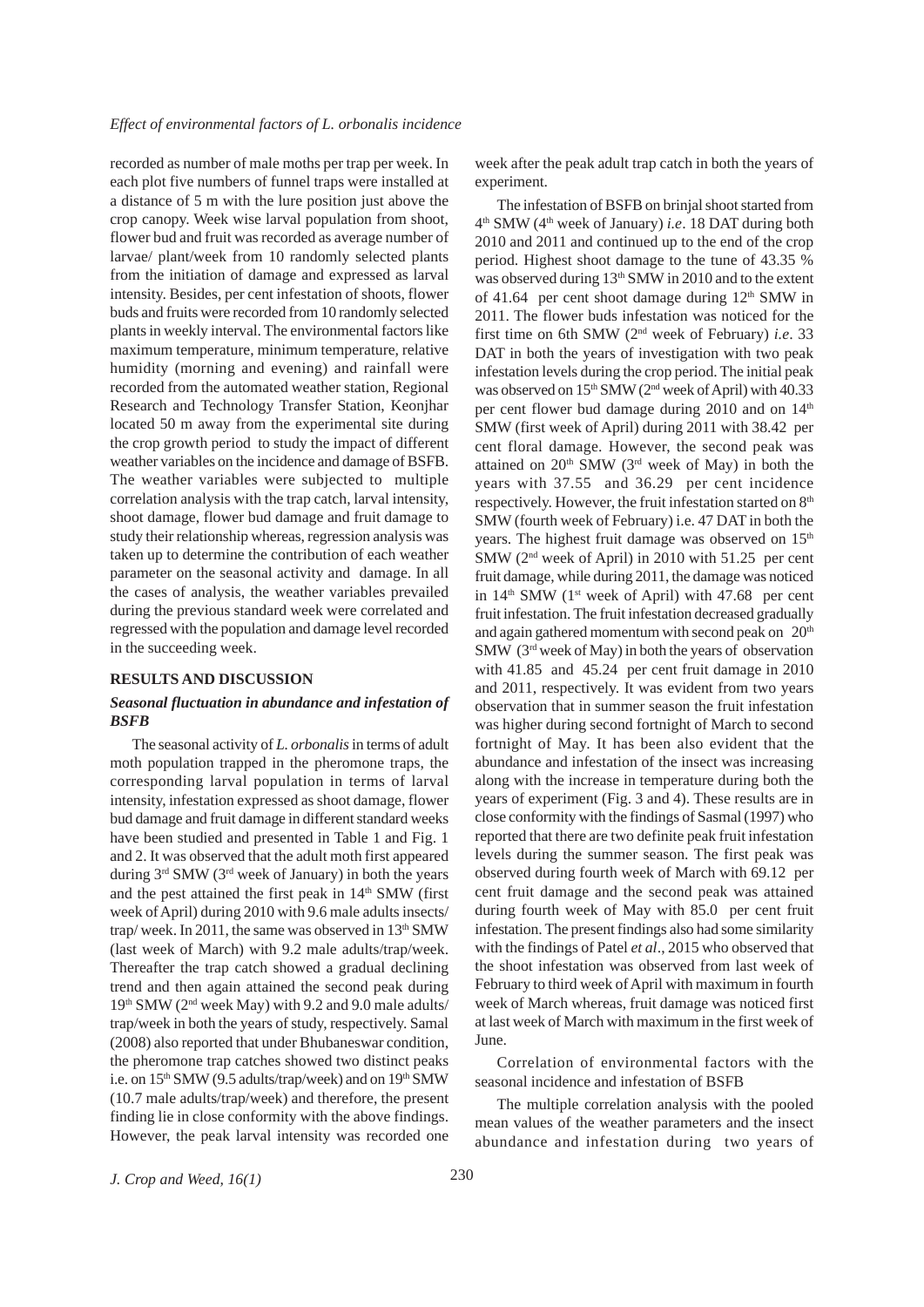| <b>SMW</b>     |                      | <b>Pheromone</b> trap<br>catch<br>$(No. trap-1 week-1)$ |      | <b>Larval intensity</b><br>$(No.plant-1 week-1)$ |       | Shoot damage<br>(9/0) | <b>Flower bud</b><br>damage $(\% )$ |                     | <b>Fruit damage</b><br>(No basis)<br>$(\%)$ |                               |
|----------------|----------------------|---------------------------------------------------------|------|--------------------------------------------------|-------|-----------------------|-------------------------------------|---------------------|---------------------------------------------|-------------------------------|
|                | 1 <sup>st</sup> Year | 2nd Year 1st Year                                       |      | 2nd Year 1st Year                                |       | 2nd Year              |                                     | $1st$ Year 2nd Year |                                             | 1 <sup>st</sup> Year 2nd Year |
| 3              | 2.60                 | 1.80                                                    |      |                                                  |       |                       |                                     |                     |                                             |                               |
| $\overline{4}$ | 2.40                 | 2.40                                                    | 0.30 | 0.30                                             | 7.34  | 9.23                  |                                     |                     |                                             |                               |
| 5              | 2.80                 | 3.40                                                    | 0.50 | 0.50                                             | 11.58 | 13.84                 |                                     |                     |                                             |                               |
| 6              | 3.00                 | 3.00                                                    | 0.80 | 0.70                                             | 16.33 | 14.37                 | 7.36                                | 4.88                |                                             |                               |
| 7              | 4.20                 | 4.20                                                    | 1.10 | 1.10                                             | 23.00 | 19.76                 | 11.58                               | 7.64                |                                             |                               |
| $8\,$          | 4.60                 | 4.80                                                    | 1.40 | 1.40                                             | 22.45 | 29.85                 | 18.54                               | 13.44               | 14.24                                       | 9.86                          |
| 9              | 5.60                 | 4.20                                                    | 1.90 | 1.40                                             | 29.28 | 22.66                 | 21.28                               | 11.33               | 19.56                                       | 11.25                         |
| 10             | 6.80                 | 6.00                                                    | 2.20 | 2.10                                             | 34.28 | 34.58                 | 28.24                               | 19.45               | 26.33                                       | 20.88                         |
| 11             | 7.20                 | 7.00                                                    | 2.60 | 2.60                                             | 38.66 | 38.60                 | 31.25                               | 28.55               | 31.56                                       | 31.64                         |
| 12             | 7.40                 | 7.80                                                    | 2.80 | 2.70                                             | 35.46 | 41.64                 | 29.46                               | 30.38               | 28.66                                       | 36.29                         |
| 13             | 8.20                 | 9.20                                                    | 3.10 | 2.90                                             | 43.35 | 39.84                 | 32.52                               | 36.59               | 34.84                                       | 44.74                         |
| 14             | 9.60                 | 8.60                                                    | 3.10 | 3.20                                             | 34.58 | 31.25                 | 35.27                               | 38.42               | 41.67                                       | 47.68                         |
| 15             | 9.20                 | 8.20                                                    | 3.40 | 2.70                                             | 31.78 | 24.14                 | 40.33                               | 31.66               | 51.25                                       | 39.39                         |
| 16             | 8.80                 | 7.40                                                    | 3.00 | 2.20                                             | 29.85 | 25.86                 | 33.25                               | 28.74               | 42.56                                       | 37.62                         |
| 17             | 8.80                 | 6.80                                                    | 2.90 | 2.10                                             | 29.25 | 26.14                 | 34.28                               | 27.45               | 40.48                                       | 34.87                         |
| 18             | 8.20                 | 5.80                                                    | 2.60 | 1.90                                             | 23.24 | 19.56                 | 29.26                               | 23.24               | 32.78                                       | 31.28                         |
| 19             | 9.20                 | 9.00                                                    | 2.20 | 2.40                                             | 19.56 | 23.24                 | 27.34                               | 31.72               | 29.58                                       | 38.16                         |
| 20             | 8.60                 | 8.80                                                    | 3.20 | 2.90                                             | 23.45 | 26.26                 | 37.55                               | 36.29               | 41.85                                       | 45.24                         |
| 21             | 7.80                 | 8.20                                                    | 2.60 | 2.40                                             | 17.24 | 19.78                 | 31.38                               | 29.25               | 30.34                                       | 41.68                         |
| 22             | 5.20                 | 6.40                                                    | 1.70 | 2.00                                             | 13.56 | 18.22                 | 24.54                               | 24.27               | 24.46                                       | 34.25                         |
| 23             | 4.80                 | 5.20                                                    | 1.50 | 1.70                                             | 11.56 | 15.33                 | 20.29                               | 20.23               | 21.28                                       | 26.87                         |
| 24             | 3.80                 | 3.40                                                    | 1.10 | 1.30                                             | 9.22  | 13.86                 | 14.37                               | 16.84               | 18.76                                       | 20.35                         |

**Table 1:Seasonal fluctuation in abundance and infestation of BSFB**

*Note:S.W- Standard week*

|  | Table 2: Correlation of weather parameters with the abundance and infestation of BSFB (Pooled data) |  |  |  |  |
|--|-----------------------------------------------------------------------------------------------------|--|--|--|--|
|--|-----------------------------------------------------------------------------------------------------|--|--|--|--|

| <b>Abiotic factors</b>                 |                                |                            | Correlation Coefficient value (r) |                             |                               |
|----------------------------------------|--------------------------------|----------------------------|-----------------------------------|-----------------------------|-------------------------------|
|                                        | <b>Pheromone</b> trap<br>catch | Larval<br><b>Intensity</b> | <b>Shoot</b><br>damage            | <b>Flower</b><br>bud damage | <b>Fruit</b><br><b>Damage</b> |
| Maximum Temperature( $\rm ^{\circ}$ C) | $0.830*$                       | $0.779*$                   | 0.317                             | $0.780*$                    | $0.757*$                      |
| Minimum Temperature( $\rm ^{\circ}$ C) | $0.702*$                       | $0.646*$                   | 0.103                             | $0.613*$                    | $0.515*$                      |
| Average Temperature( $\rm ^{\circ}$ C) | $0.771*$                       | $0.730*$                   | 0.203                             | $0.699*$                    | $0.641*$                      |
| Rainfall(mm)                           | 0.188                          | 0.173                      | 0.192                             | 0.082                       | 0.122                         |
| RH (%)(Morning)                        | $-0.662*$                      | $-0.638*$                  | $-0.629*$                         | $-0.615*$                   | $-0.640*$                     |
| $RH$ (%) (After noon)                  | $-0.646*$                      | $-0.664*$                  | $-0.616*$                         | $-0.657*$                   | $-0.603*$                     |

 *Note: \* Significant at 0.05 level*

investigation indicated a strong positive correlation between the adult catch and temperature variables  $(r = 0.702$  to 0.830) (Table 2). While, rainfall did not influence the trap catch significantly, relative humidity (both morning and afternoon) was negatively correlated with the adult population level of BSFB ( $r = -0.662$  and - 0.646). Shukla and Khatri (2010) also observed that both maximum and minimum temperature had positive correlation and relative humidity had negative correlation with the adult moth population of *L. orbonalis* and thus supported the findings of the present investigation. Similarly, a significant positive correlation was observed between temperature variables and larval intensity  $(r = 0.646$  to 0.779) and the relative humidity had negative influence on the variation of larval population  $(r = -0.638$  and  $- 0.664$ ).

All the temperature factors (maximum, minimum and average) exerted a positive impact on shoot infestation, but the impact was found to be insignificant. However, a significant negative influence was visualized between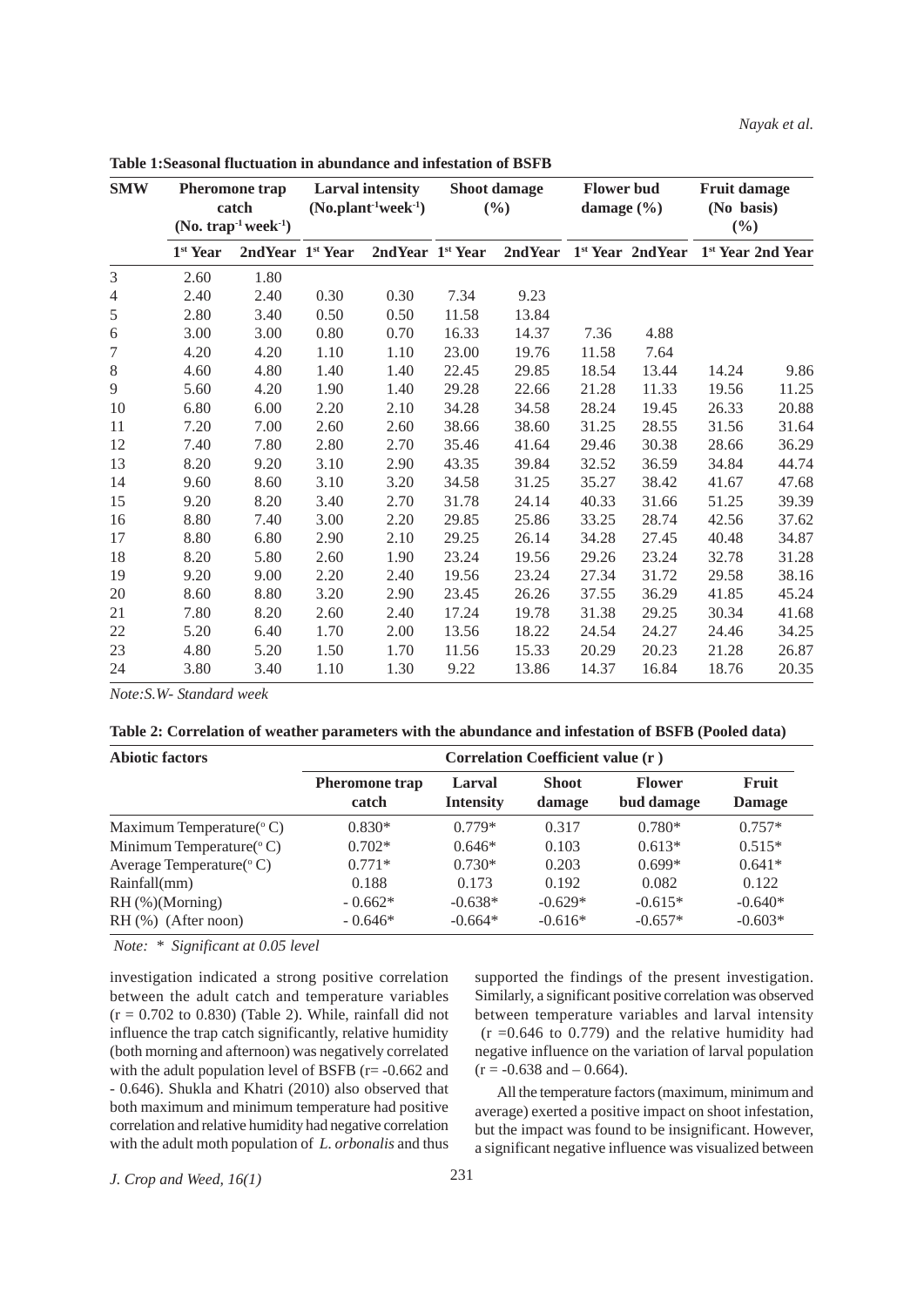| Temp. (mm) (Morning)<br>(0.479)<br>(0.238)<br>(0.537)<br>(0.523)<br>Avg. Rainfall RH %<br>(0.376)<br>0.33<br>4.57<br>3.04<br>3.05<br>3.16<br>$(-0.052)$<br>(0.356)<br>(0.056)<br>(0.151)<br>(0.147)<br>0.25<br>0.73<br>0.06<br>0.34<br>0.04<br>$\odot$<br>$(-1.679)$<br>$(2.929)$ $(-2.913)$<br>$(2.004)$ $(-1.326)$<br>(0.961)<br>Temp.<br>31.35<br>$(-1.48)$<br>49.03<br>27.84<br>29.08<br>20.65<br>$\odot$<br>Min.<br>(2.251)<br>(2.382)<br>63.59<br>49.57<br>Temp.<br>63.09<br>(1.81)<br>73.25<br>67.51<br>Max.<br>$\overline{C}$<br>$Y = -235.95 + 8.859$ X1 - 4.717 X2+ 0.263 X4 +1.034 X5 -0.354 X6<br>Y = -120.86 +7.654 X1 - 6.382 X2+ 1.542 X4 + 0.524 X5-0.566 X 6<br>$Y = -140.66 + 6.119$ X1-3.242 X2+ 0.616 X4 +1.110 X5 -1.040 X6<br>Y = -22.6+1.076 X1-0.501 X2+0.055 X4 + 0.203 X5-0.208 X 6<br>$X1 - 0.338 X2 + 0.06X4 + 0.106 X5 - 0.096 X6$<br># Contribution of different abiotic factors to abundance and infestation of BSFB<br>$Y = -12.91 + 0.573$<br>tion of BSFB determination<br>0.726<br>0.560<br>0.749<br>0.794<br>0.802<br>(R <sup>2</sup> )<br>ზ<br>მ<br>Fruit damage<br>and infesta-<br>Flower bud<br>Adult trap<br>Intensity<br>damage<br>damage<br>Larval<br>Shoot<br>Note:<br>catch | <b>Abundance</b> | Coefficient | Prediction equation |  | Per cent Contribution # |  |            |
|-------------------------------------------------------------------------------------------------------------------------------------------------------------------------------------------------------------------------------------------------------------------------------------------------------------------------------------------------------------------------------------------------------------------------------------------------------------------------------------------------------------------------------------------------------------------------------------------------------------------------------------------------------------------------------------------------------------------------------------------------------------------------------------------------------------------------------------------------------------------------------------------------------------------------------------------------------------------------------------------------------------------------------------------------------------------------------------------------------------------------------------------------------------------------------------------------------------------------|------------------|-------------|---------------------|--|-------------------------|--|------------|
|                                                                                                                                                                                                                                                                                                                                                                                                                                                                                                                                                                                                                                                                                                                                                                                                                                                                                                                                                                                                                                                                                                                                                                                                                         |                  |             |                     |  |                         |  | RH %       |
|                                                                                                                                                                                                                                                                                                                                                                                                                                                                                                                                                                                                                                                                                                                                                                                                                                                                                                                                                                                                                                                                                                                                                                                                                         |                  |             |                     |  |                         |  | (After     |
|                                                                                                                                                                                                                                                                                                                                                                                                                                                                                                                                                                                                                                                                                                                                                                                                                                                                                                                                                                                                                                                                                                                                                                                                                         |                  |             |                     |  |                         |  | $n$ oon    |
|                                                                                                                                                                                                                                                                                                                                                                                                                                                                                                                                                                                                                                                                                                                                                                                                                                                                                                                                                                                                                                                                                                                                                                                                                         |                  |             |                     |  |                         |  | 2.88       |
|                                                                                                                                                                                                                                                                                                                                                                                                                                                                                                                                                                                                                                                                                                                                                                                                                                                                                                                                                                                                                                                                                                                                                                                                                         |                  |             |                     |  |                         |  | (0.359)    |
|                                                                                                                                                                                                                                                                                                                                                                                                                                                                                                                                                                                                                                                                                                                                                                                                                                                                                                                                                                                                                                                                                                                                                                                                                         |                  |             |                     |  |                         |  | 2.26       |
|                                                                                                                                                                                                                                                                                                                                                                                                                                                                                                                                                                                                                                                                                                                                                                                                                                                                                                                                                                                                                                                                                                                                                                                                                         |                  |             |                     |  |                         |  | $(-0.451)$ |
|                                                                                                                                                                                                                                                                                                                                                                                                                                                                                                                                                                                                                                                                                                                                                                                                                                                                                                                                                                                                                                                                                                                                                                                                                         |                  |             |                     |  |                         |  | 0.35       |
|                                                                                                                                                                                                                                                                                                                                                                                                                                                                                                                                                                                                                                                                                                                                                                                                                                                                                                                                                                                                                                                                                                                                                                                                                         |                  |             |                     |  |                         |  | $(-0.245)$ |
|                                                                                                                                                                                                                                                                                                                                                                                                                                                                                                                                                                                                                                                                                                                                                                                                                                                                                                                                                                                                                                                                                                                                                                                                                         |                  |             |                     |  |                         |  | 3.66       |
|                                                                                                                                                                                                                                                                                                                                                                                                                                                                                                                                                                                                                                                                                                                                                                                                                                                                                                                                                                                                                                                                                                                                                                                                                         |                  |             |                     |  |                         |  | $(-0.481)$ |
|                                                                                                                                                                                                                                                                                                                                                                                                                                                                                                                                                                                                                                                                                                                                                                                                                                                                                                                                                                                                                                                                                                                                                                                                                         |                  |             |                     |  |                         |  | 0.31       |
|                                                                                                                                                                                                                                                                                                                                                                                                                                                                                                                                                                                                                                                                                                                                                                                                                                                                                                                                                                                                                                                                                                                                                                                                                         |                  |             |                     |  |                         |  | $(-0.154)$ |
|                                                                                                                                                                                                                                                                                                                                                                                                                                                                                                                                                                                                                                                                                                                                                                                                                                                                                                                                                                                                                                                                                                                                                                                                                         |                  |             |                     |  |                         |  |            |
|                                                                                                                                                                                                                                                                                                                                                                                                                                                                                                                                                                                                                                                                                                                                                                                                                                                                                                                                                                                                                                                                                                                                                                                                                         |                  |             |                     |  |                         |  |            |
|                                                                                                                                                                                                                                                                                                                                                                                                                                                                                                                                                                                                                                                                                                                                                                                                                                                                                                                                                                                                                                                                                                                                                                                                                         |                  |             |                     |  |                         |  |            |

*Effect of environmental factors of L. orbonalis incidence*

*Note: Per cent contribution of individual abiotic factor = [( âi*  $)^2/d$  (  $\hat{a}$  ) *2 …………( â ) j 2] X 100 (Figures in the parentheses are the standardized partial regression coefficient values, â)*

*Y = Pheromone trap catch*

(Figures in the parentheses are the standardized partial regression coefficient values, â)<br>  $Y =$  Pheromone trap catch<br>  $X_1 =$  Maximum Temperature (°C),  $X_2 =$  Minimum Temperature (°C),  $X_3 =$  Average Temperature (°C),  $X_$  $X_j = Maximum Temperature (°C), X_j = Minimum Temperature (°C), X_j = Average Temperature (°C), X_k = 1/2, and X_k = 1/2, and X_k = 1/2, and X_k = 1/2, and X_k = 1/2, and X_k = 1/2, and X_k = 1/2, and X_k = 1/2, and X_k = 1/2, and X_k = 1/2, and X_k = 1/2, and X_k = 1/2, and X_k = 1/2, and X_k = 1/2, and X_k = 1/2, and X_k = 1/2, and X_k = 1/2.$ 

 $X_5 =$  *Morning Relative Humidity (%),*  $X_6 =$  *Afternoon Relative Humidity (%)*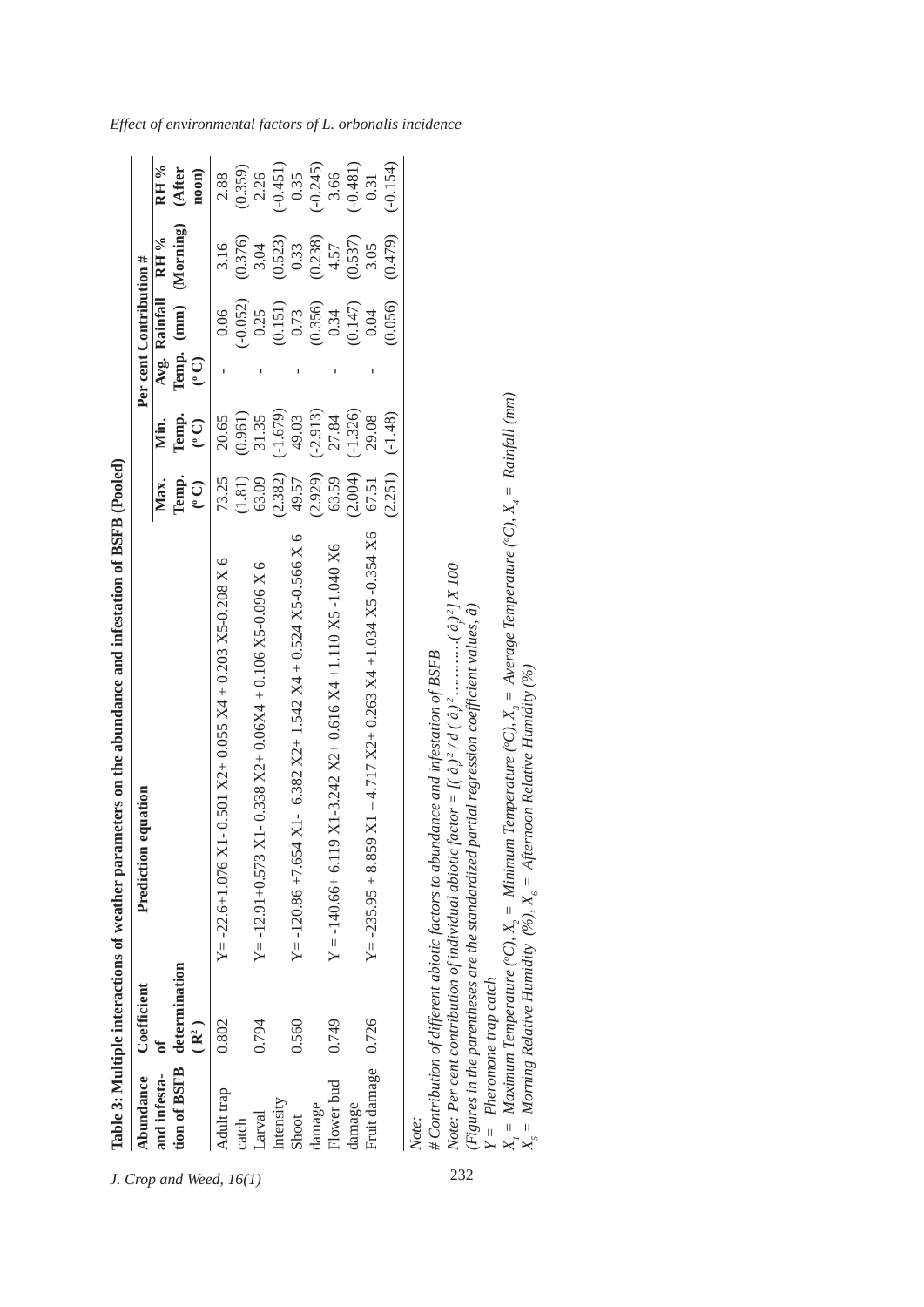

**Fig. 1: Seasonal variation in adult and larval population of BSFB**



**Fig. 2: Seasonal variation in infestation level of BSFB**



**Fig. 3: Seasonal variation in mean adult and larval population of BSFB in relation to the fluctuation in corresponding temperature variables**



**Fig. 4: Seasonal variation in the infestation pattern of BSFB in relation to the fluctuation in corresponding temperature variables**

*J. Crop and Weed, 16(1)* 233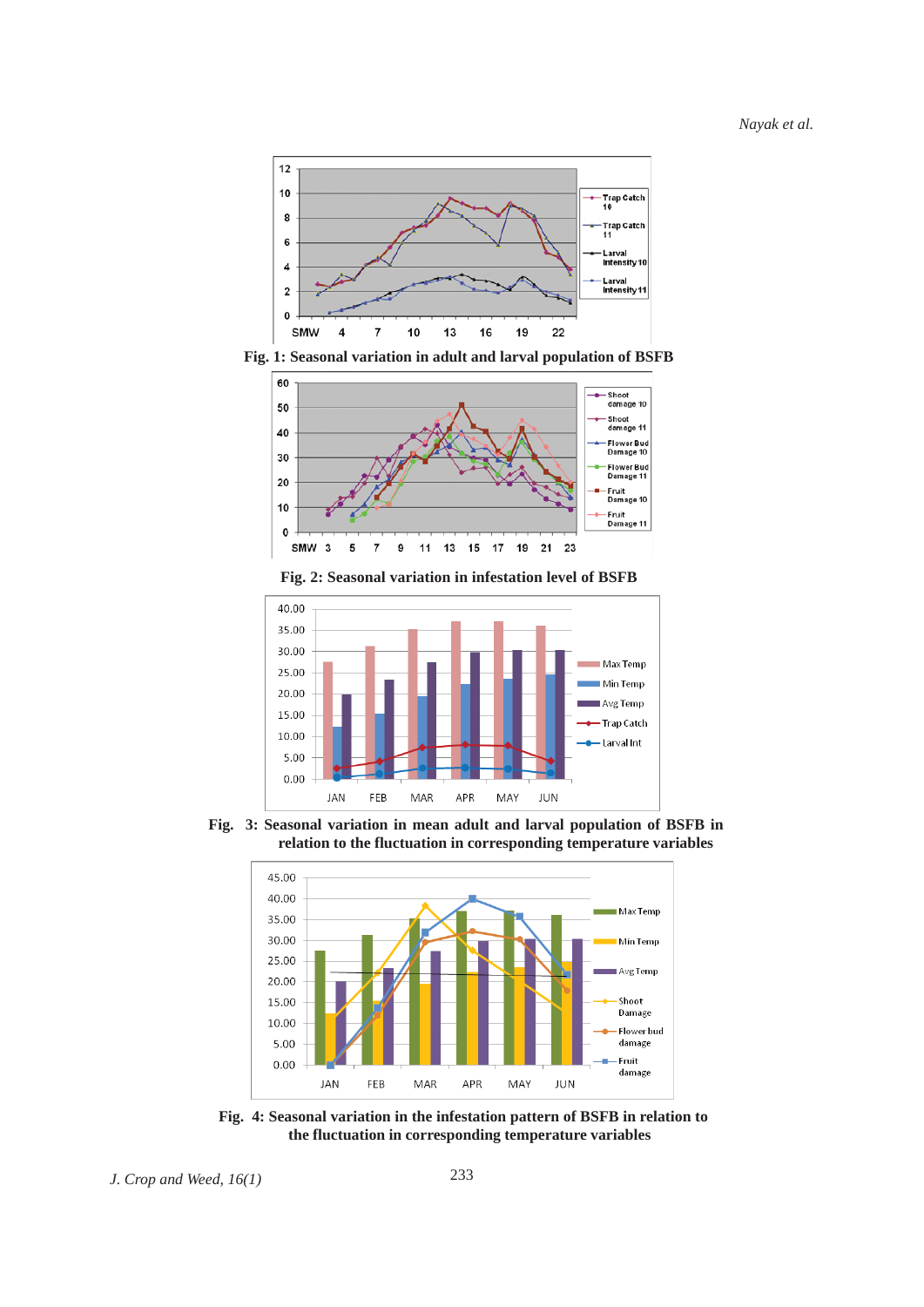the relative humidity (R.H) and shoot infestation  $(r = -0.629$  and  $-0.616$  (Table 2). The significant positive effect of maximum, minimum and average temperature on the flower bud infestation was visualized with the correlation coefficient values ranging from 0.613 to 0.780. In contrast R.H (both morning and afternoon) imparted a significant negative influence on the pest infestation on flower bud  $(r = -0.615$  and  $-0.657)$ . Similarly, a strong correlation was noticed between the temperature variables and fruit infestation with correlation coefficient values ranging from 0.515 to 0.717 depicting the important role of temperature in governing the fruit infestation level in brinjal. Relative humidity was found to exert negative influence on the fruit damage  $(r = -0.640$  and  $-0.603$ ). The role of rainfall on the incidence and infestation of BSFB was not at all conspicuous and exerted a non-significant effect during both the years of observation. The present findings are in agreement with the opinion of Rao and Bhavani (2010) who reported that fruit borer incidence had positive correlation with maximum and minimum temperature and negative correlation with maximum relative humidity. Kaur *et al.,* 2014 also reported that the caterpillar population showed positive and negative correlation with temperature and relative humidity, respectively. Further Maru and Kumar, 2018 opined that fruit infestation had positive influence with maximum temperature and sun shine hours and negative relationship with evening relative humidity and evening cloud cover.

# *Multiple interactions of environment factors with the seasonal incidence and infestation of BSFB*

The multiple regression analysis based on the pooled mean values of two years of investigation indicated that the combined contribution of weather parameters on the pheromone trap catch was estimated to be 80.2 % ( $\mathbb{R}^2$  = 0.802), whereas maximum temperature was found to be the most important factor contributing 73.25 % towards fluctuation of trap catch followed by minimum temperature (20.65 %) (Table 3). Similarly, the larval population of *L. orbonalis* was also significantly influenced by various weather factors as evidenced by the higher coefficient determination value  $(R^2)$  of 0.794. Major contribution to the variation of larval population was exerted by maximum temperature (63.09 %) followed by minimum temperature (31.35 %), whereas, other abiotic factors have very negligible effect on it. Regarding the cumulative effect of all the weather factors on shoot damage, it was observed that the abiotic factors influence to the tune of 56.0 % ( $\mathbb{R}^2 = 0.560$ ). In respect of relative importance of weather parameters maximum and minimum temperature had almost equal percentile contribution (49.57 and 49.03 %, respectively) towards the shoot infestation. The results of the experiment derived ample support from the findings of Pramanik (2010), who opined that during 2003-04 the highest contribution was made by maximum temperature (94.55%) on the shoot damage whereas, during 2004- 05 minimum temperature exerted maximum influence on shoot damage (82.75 %). As far as the combined effect of weather parameters on flower bud damage is concerned, all the weather parameters governed the flower bud damage to the tune of 74.9 per cent  $(R<sup>2</sup>=0.749)$  and maximum temperature exhibited highest contribution (63.59 %) towards the flower bud infestation followed by minimum temperature (27.84 %). The collective impact of all the abiotic factors on fruit infestation was estimated to be 72.6 per cent and maximum temperature exerted highest influence with 67.51 per cent role in fruit infestation followed by minimum temperature (29.08 %). The findings of the experiment are in accordance with the findings of Pramanik (2010), who opined that during the year maximum and minimum temperature produced major contribution on the fruit damage in brinjal. Maru and Kumar (2018) observed that the contribution of all the climatic factors on larval incidence was 70.30 per cent whereas, on fruit damage it was 76.7 per cent which substantiated the present findings of higher contribution of weather variables on the incidence and infestation of brinjal shoot and fruit borer.

From the above experiment it may be concluded that during summer season the adult moths of BSFB appeared from 9 and 11 days after transplanting (DAT) and prevailed throughout the crop period with two distinct peak levels *i.e*. one during last week of March to first week of April and other at 2nd week of May. However, the highest larval population of BSFB was observed one week after the peak adult trap catch in both the years of experiment. The pest infestation on shoots started from 4th week of January *i.e*. 18 DAT and continued up to the end of the crop period with highest shoot damage during last week of March to first week of April. While, the flower buds infestation was noticed for the first time during 2nd week of February, the fruit damage started from fourth week of February. However, the peak flower bud and fruit infestation was noticed during first fortnight of April to 3rd week of May. Among the parameters temperature had positive and relative humidity had negative effect on the population variation and damage of BSFB and both ecological parameters had maximum contribution towards the seasonal variation in pest incidence and infestation.